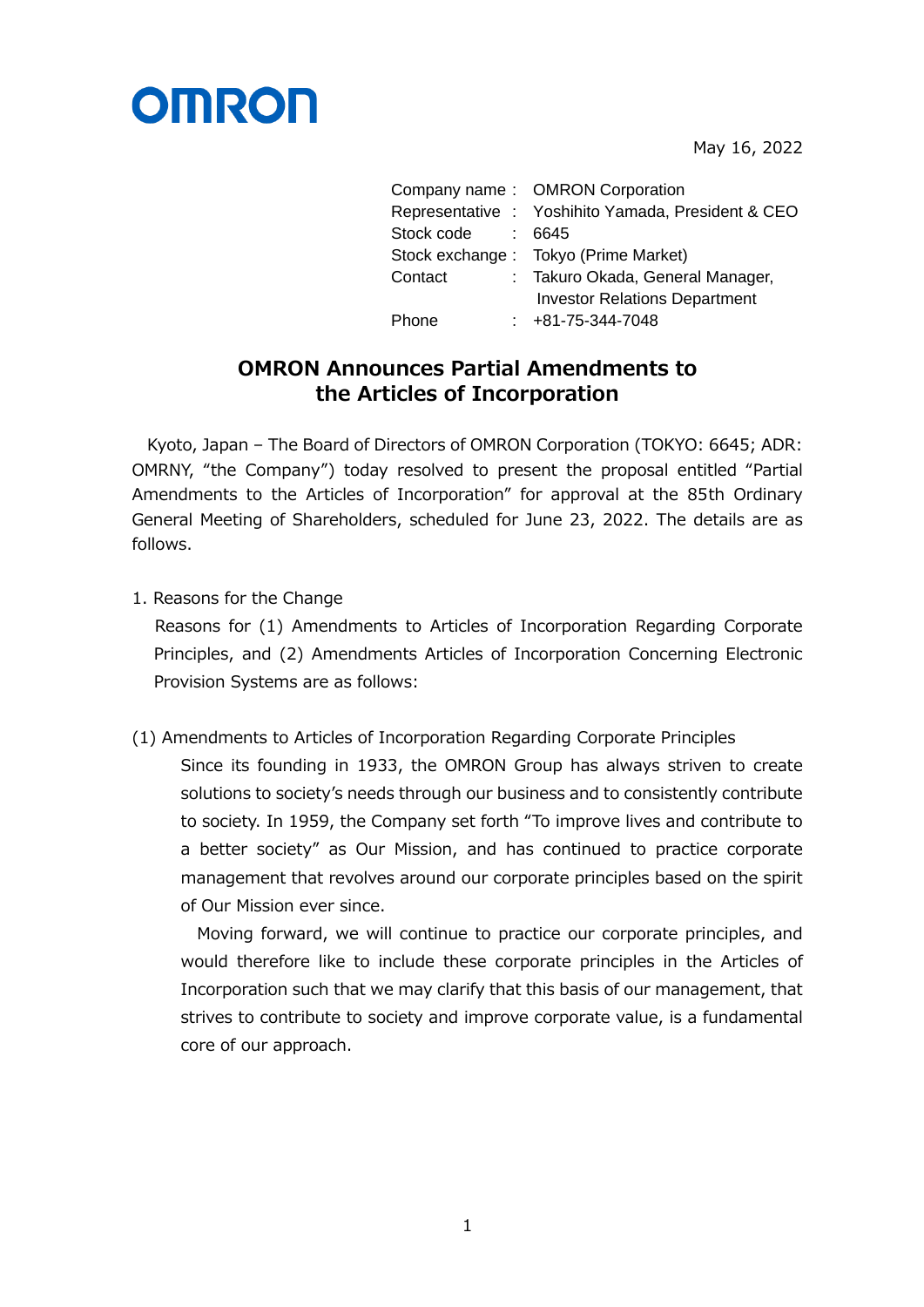

- (2) Amendments Articles of Incorporation Concerning Electronic Provision Systems The amended provisions stipulated in the proviso of Article 1 of the supplementary provisions of the "Act Partially Amending the Companies Act" (Act No. 70 of 2019) will be enforced on September 1, 2022. Accordingly, in order to prepare for the introduction of the system for electronic provision of materials for general meetings of shareholders, the Articles of Incorporation of the Company shall be amended as follows.
	- 1) The proposed Article 18, Paragraph 1 provides that information contained in the reference materials for the general meeting of shareholders, etc. shall be provided electronically.
	- 2) The purpose of the proposed Article 18, Paragraph 2 is to establish a provision to limit the scope of matters to be included in the paper copy to be sent to shareholders who have requested it.
	- 3) The provisions related to the internet disclosure and deemed provision of the reference materials for the general meeting of shareholders, etc. (Article 17 of the current Articles of Incorporation) will become unnecessary and will therefore be deleted.
	- 4) In line with the above establishment and deletion of the provisions, supplementary provisions related to the effective date, etc. shall be established.
- 2. Details of amendments

The details of the amendments are as follows. The sections with the gray background indicate said 1.(1) Amendments to Articles of Incorporation Regarding Corporate Principles.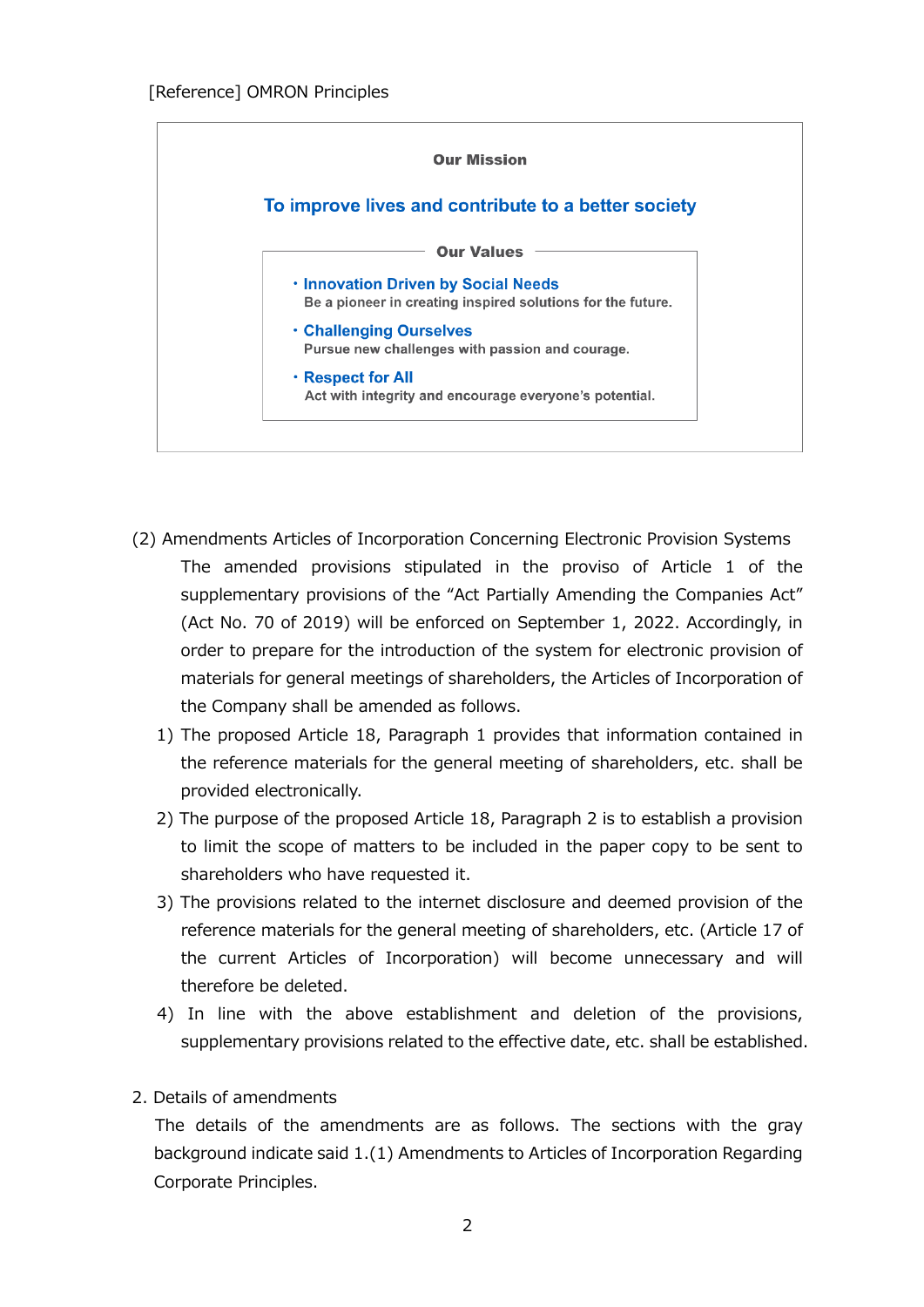|                                          | (Underlined text indicates change.)        |  |
|------------------------------------------|--------------------------------------------|--|
| Current Articles of Incorporation        | Proposed Amendment                         |  |
|                                          | (Practice of Corporate Principles)         |  |
|                                          | Article 2.                                 |  |
|                                          | In the spirit of Our Mission, which is "to |  |
|                                          | improve lives and contribute to a          |  |
| (Newly stipulated)                       | better society," the Company will put      |  |
|                                          | our corporate principles into practice,    |  |
|                                          | contribute to the development of           |  |
|                                          | society through its business, and strive   |  |
|                                          | to increase its value.                     |  |
| Articles 2 to 16 (Texts omitted)         | Articles 3 to 17 (Texts unchanged)         |  |
| (Internet Disclosure and Deemed          |                                            |  |
| Provision of Reference Documents for     |                                            |  |
| General Meetings of Shareholders)        | (Deleted)                                  |  |
| Article 17.                              |                                            |  |
| The Company, in calling a General        |                                            |  |
| Meeting of Shareholders, may deem        |                                            |  |
| that it has provided its shareholders    |                                            |  |
| with information on the matters that     |                                            |  |
| should be stated or displayed in the     |                                            |  |
| reference documents for the General      |                                            |  |
| Meeting of Shareholders, business        |                                            |  |
| reports, non-consolidated financial      |                                            |  |
| statements, and consolidated financial   |                                            |  |
| statements by disclosing the said        |                                            |  |
| information through the Internet         |                                            |  |
| pursuant to the provisions stipulated in |                                            |  |
| the applicable Ordinance of the          |                                            |  |
| Ministry of Justice.                     |                                            |  |
|                                          | (Measures for Providing Information in     |  |
|                                          | Electronic Formats)                        |  |
|                                          | Article 18.                                |  |
|                                          | When convening a General Meeting of        |  |
|                                          | Shareholders, the Company shall take       |  |
| (Newly stipulated)                       | measures for providing the information     |  |
|                                          | contained in the reference documents       |  |
|                                          | for the general meeting of shareholders    |  |
|                                          | and other documents in an electronic       |  |
|                                          | format.                                    |  |
|                                          | 2. Among the matters for which measures    |  |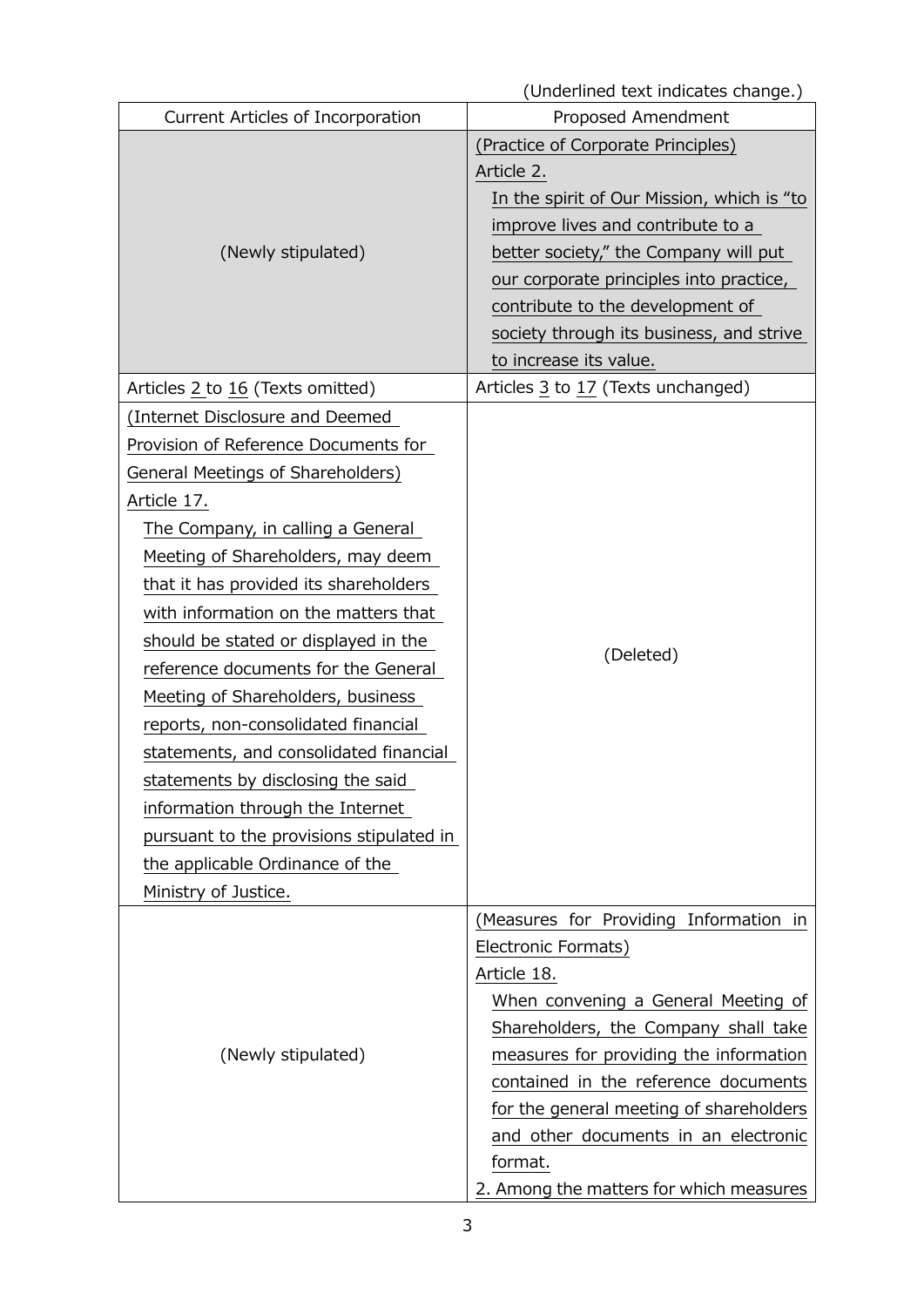|                                   | providing<br>information<br>for<br>in<br>an<br>electronic format are to be taken, the<br>Company may choose not to describe all<br>or part of the matters designated by the<br>applicable Ordinance of the Ministry of<br>Justice in the paper-based document to<br>be delivered to shareholders<br>who                                                                                                                                                                                                                                                                                                                                                                                                                                                                                                                                                                                                                                                                                                                                                                                                                          |
|-----------------------------------|----------------------------------------------------------------------------------------------------------------------------------------------------------------------------------------------------------------------------------------------------------------------------------------------------------------------------------------------------------------------------------------------------------------------------------------------------------------------------------------------------------------------------------------------------------------------------------------------------------------------------------------------------------------------------------------------------------------------------------------------------------------------------------------------------------------------------------------------------------------------------------------------------------------------------------------------------------------------------------------------------------------------------------------------------------------------------------------------------------------------------------|
|                                   | delivery<br>the<br>requested<br>οf<br>such                                                                                                                                                                                                                                                                                                                                                                                                                                                                                                                                                                                                                                                                                                                                                                                                                                                                                                                                                                                                                                                                                       |
|                                   | documents by the record date for the                                                                                                                                                                                                                                                                                                                                                                                                                                                                                                                                                                                                                                                                                                                                                                                                                                                                                                                                                                                                                                                                                             |
|                                   | exercise of voting rights.                                                                                                                                                                                                                                                                                                                                                                                                                                                                                                                                                                                                                                                                                                                                                                                                                                                                                                                                                                                                                                                                                                       |
| Articles 18 to 44 (Texts omitted) | Articles 19 to 45 (Texts unchanged)                                                                                                                                                                                                                                                                                                                                                                                                                                                                                                                                                                                                                                                                                                                                                                                                                                                                                                                                                                                                                                                                                              |
| (Newly stipulated)                | (Supplementary Provisions)<br>1. The amendment to Article 18 of the<br>Articles of Incorporation shall come<br>into force on September 1, 2022,<br>which is the date of enforcement of the<br>amended provisions stipulated in the<br>Article<br>proviso<br>to<br>$\mathbf{1}$<br>οf<br>the<br>Supplementary Provisions of the Act<br>Partially Amending the Companies Act<br>(Act No. 70 of 2019) (hereinafter<br>referred to as the "Effective Date").<br>2. Notwithstanding the provision of the<br>preceding<br>Article<br>paragraph,<br>17<br>(Internet Disclosure and<br>Deemed<br>Provision of Reference Documents for<br>General Meetings of Shareholders) of<br>the Articles of Incorporation shall<br>remain in force with respect to any<br>General Meeting of Shareholders to be<br>held on a date within six months from<br>the Effective Date.<br>3. These supplementary provisions shall<br>be deleted after the lapse of six months<br>from the Effective Date, or the lapse of<br>three months from the date of the<br>General Meeting of Shareholders under<br>the preceding paragraph, whichever is<br>later. |